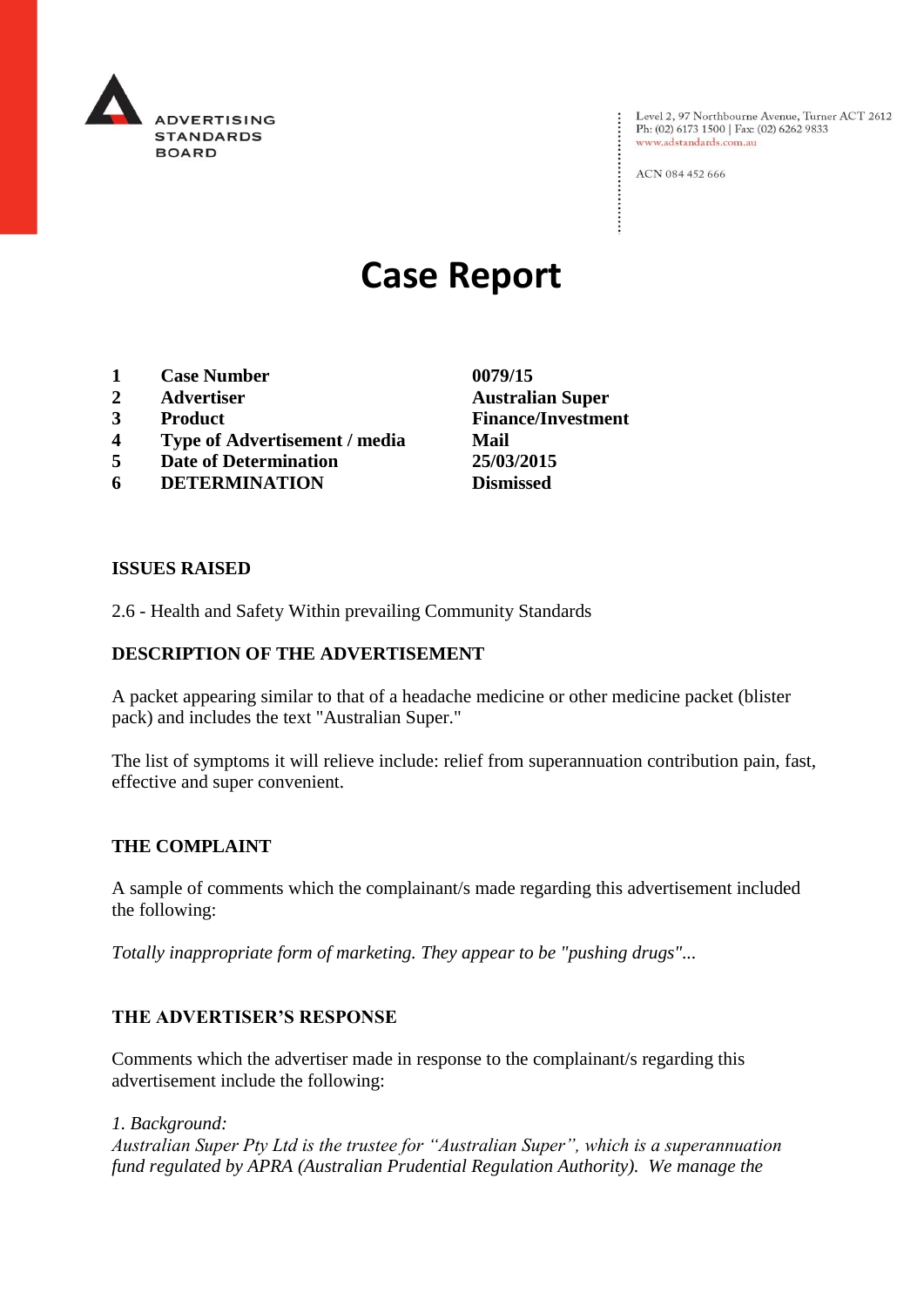*superannuation funds of our customers, whom we refer to as "members". For the purposes of this letter, I will refer to our customers as our "members". As at 31 December 2015, we managed \$84 billion in members' assets (which we refer to as funds under management). As at 31 December 2014, we had approximately 2 million members. Members are classified as either:*

*· "choice" members, whereby they actively choose Australian Super as their superannuation fund; or*

*· "deemed" members, whereby their employer (a business/company) chooses Australian Super as their default superannuation fund.*

*Australian Super may be the default superannuation fund of an employer due to:*

*· Australian Super being specified as such in a Modern Award (some Modern Awards specify various superannuation funds which an employer can choose);*

*· an employer choosing Australian Super as their superannuation fund of choice. As at 31 December 2014, we had 200,000 employers (businesses/companies) paying their employees' superannuation contributions into Australian Super.*

*Australian Super's advertising and marketing communications are aimed at our members. We classify these advertising or marketing communications as B2C (from Australian Super to our customers/members). At times, we will engage in public relations events and education campaigns directed to our employers. These events and campaigns are referred to as B2B events, campaigns and communications.*

*2. The Campaign being the subject of the Complaint:*

*2.1 The reason for the Campaign:*

*Australian Super is required by law to communicate with all our employers (those businesses/companies which pay their employees' superannuation into Australian Super) about SuperStream. Superstream is described on the ATO website as "a government reform aimed at improving the efficiency of the superannuation system. Under SuperStream, employers must make super contributions on behalf of their employees by submitting data and payments electronically in a consistent and simplified manner."*

*Given that we had to communicate with our employers and educate them on Superstream and Australian Super's Clearing House solution, "QuickSuper", we decided to outsource this B2B communication to one of our advertising agencies (CHE Proximity) to segment our employers and develop content suited to each segment. CHE segmented the database into 5 segments, looking at the number of employees the businesses/companies had and also the percentage of these employees who were Australian Super members. From that point, we selected two segments and we sent them an informative and educational package in the mail. The letter inserts were tailored to:*

*(a) active employers who had less than 20 employees (the term "active" in this sense means that these employers have actively chosen Australian Super to pay their employees' superannuation contributions);*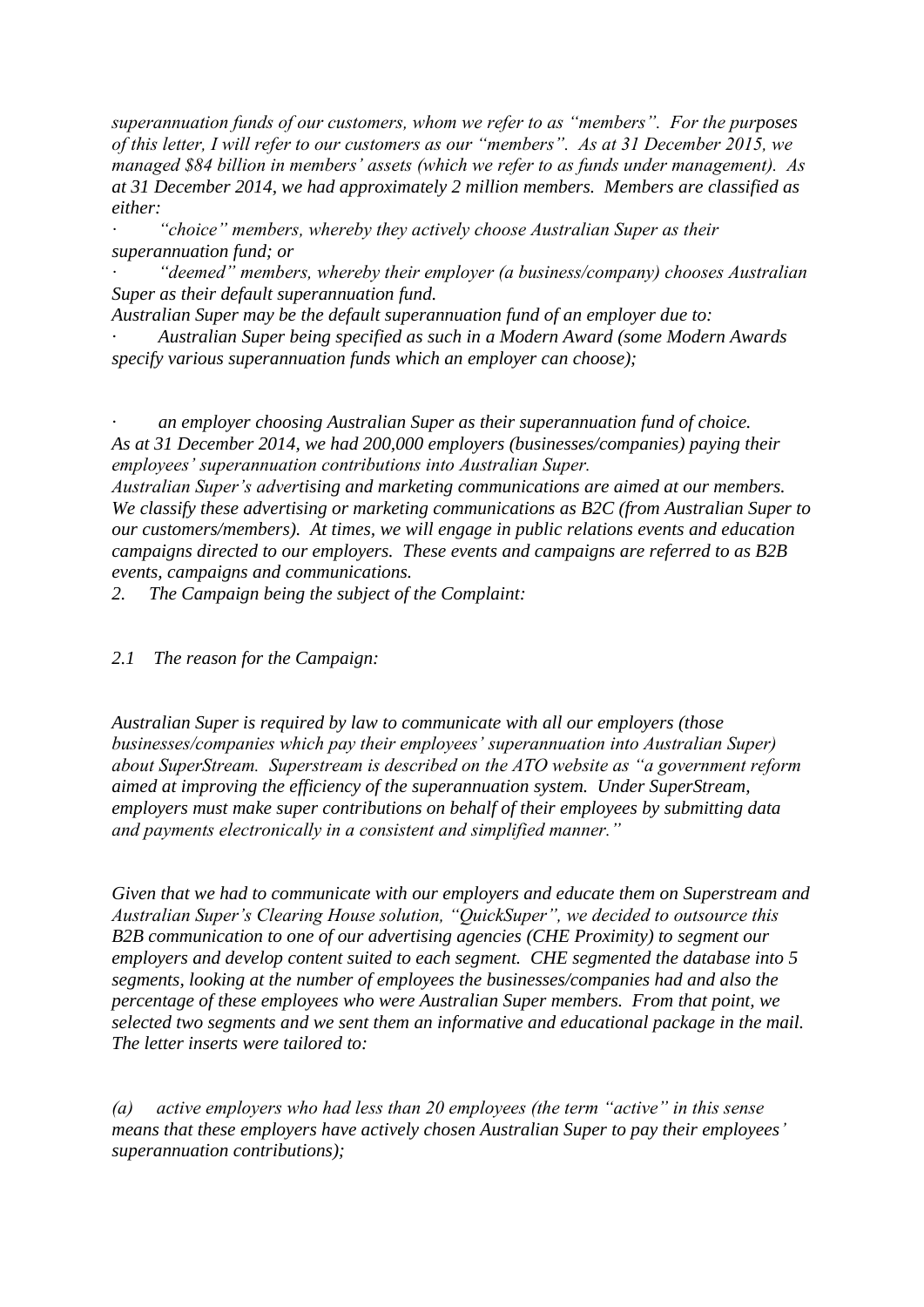*(b) active employers who had more than 20 employees;*

*(c) deemed employers who had less than 20 employees (the term "deemed" in this sense means that these employers had employees who are Australian Super members, but the employer was not registered as an employer with Australian Super); and*

*(d) deemed employers who had more than 20 employees.*

*The creative idea came about as a comical response to feedback from employers telling us that superannuation was a 'headache' and a source of pain for them. As superannuation can often be perceived as a boring subject, our creative agency came up with the idea of this pack to humorously and entertainingly educate our employers on Superstream and Australian Super's Clearing House solution.*

*2.2 Description of the package:*

*A mint box was sent by mail to the business address of the segmented employers. The box contained mints in a blister pack. Within that box, was an informative and educational letter – there were 4 different versions of this letter (see attached).*

*We sent the package to 8,961 active employers (4% of our employer base) and 2,181 deemed employers (1% of our employer base).*

*We sent the packages on 10 February 2015. This was a one-off mail out.*

*The package (including the concept and content of the letter) was signed off by our Compliance department to ensure compliance with all relevant laws and regulations, including those imposed by ASIC, APRA and the ATO. 3. The Complaint and the AANA Advertiser Code of Ethics: 3.1 The Complaint:*

*The complaint described Australian Super's ad as follows: "Australian Super have mailed out a box which is made up to appear like pharmaceutical goods (pain relief). Oversized "medication" in blister packs".*

*The Complainant's reason for concern was described as: "Totally inappropriate form of marketing. They appear to be pushing drugs."*

*3.2 The AANA Advertiser Code of Ethics:*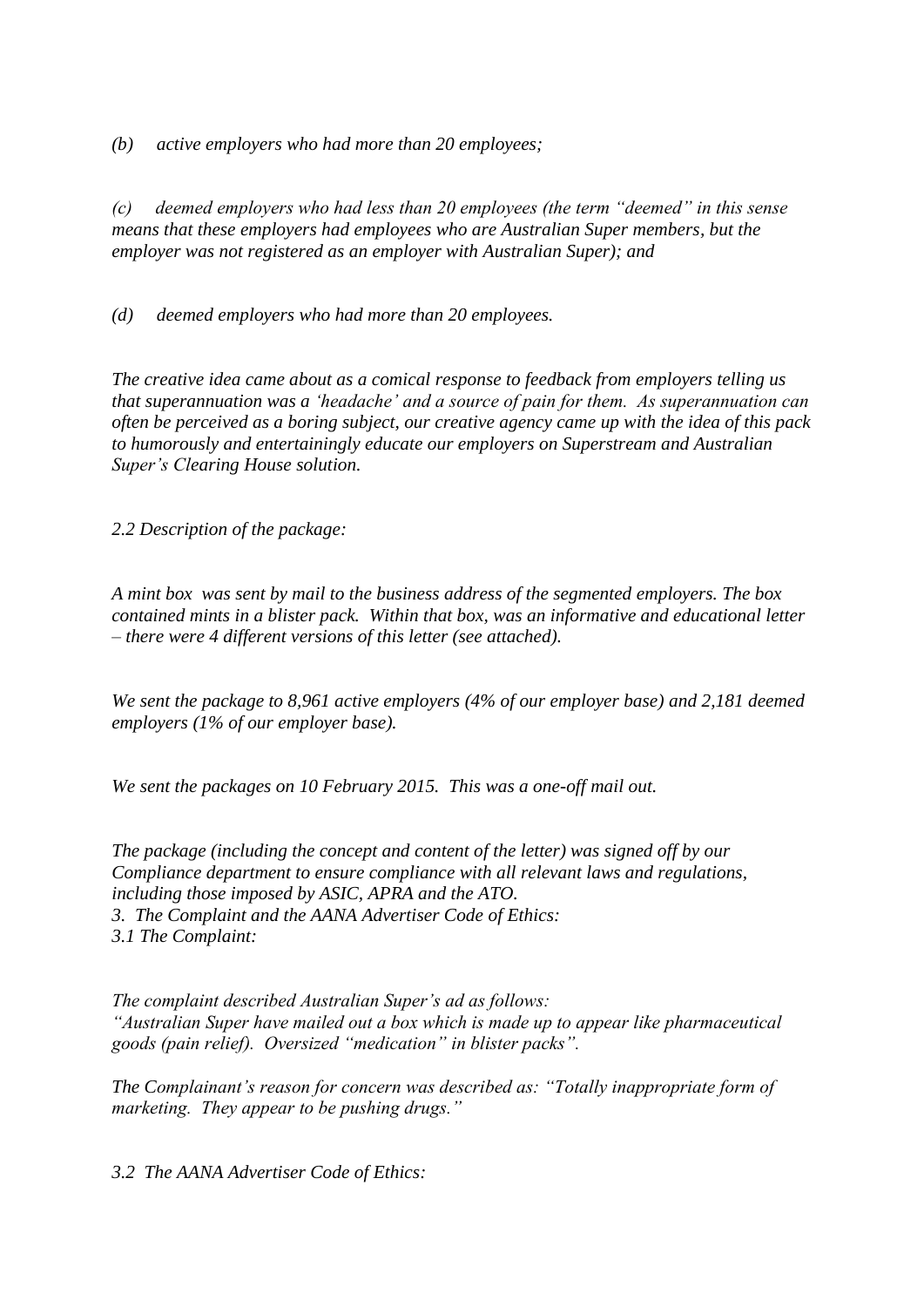*Your letter states that the complaint raises issues under Section 2 of the AANA Advertiser Code of Ethics (the "Code").*

*We note that the Code applies to "Advertising or Marketing Communications" which is defined as:*

*any material which is published or broadcast using any Medium or any activity which is undertaken by, or on behalf of an advertiser or marketer, and over which the advertiser or marketer has a reasonable degree of control, and that draws the attention of the public in a manner calculated to promote or oppose directly or indirectly a product, service, person, organization or line of conduct, but does not include Excluded Advertising or Marketing Communications (emphasis added).*

*We further note that the Code does not apply to "Excluded Advertising or Marketing Communications" which is defined as:*

*"labels or packaging for products, public relations communications (corporate or consumer) and related activities and, in the case of broadcast media, any material which promotes a program or programs to be broadcast on that same channel or station (emphasis added). We respectfully submit that the package that was sent to employers was "Excluded Advertising or Marketing Communications" for one or more of the following reasons:*

*(a) the campaign was a B2B communication which was undertaken for the purposes of educating and informing employers of their legal superannuation obligation under Superstream, and therefore was a public relations communication or a related activity;*

*(b) the communication was not communicated or sent to our customers (members) – it was not a B2C campaign;*

*(c) the communication was sent to the business addresses of a small percentage of employers – just over 5% of our total number of contributing employers;*

*(d) the package being the subject of the complaint was a "label or package" for the mints that were contained within the box – labels or packaging for products are specifically excluded from the operation of the Code.*

*In the event that you disagree with the above and you maintain that the Code applies to our communication (which we respectfully maintain would be an incorrect interpretation of the Code), then we address the consumer complaints sections of the Code below.*

*3.2 Consumer Complaints sections of the Code:*

*Although we maintain that the Code does not apply to the package that was sent to employers, in the event that you disagree with the above, we address the sections of the Code as follows. 3.2.1 Section 2.1 of the Code - Advertising or Marketing Communications shall not* 

*portray people or depict material in a way which discriminates against or vilifies a person or section of the community on account of race, ethnicity, nationality, gender, age, sexual preference, religion, disability, mental illness or political belief:*

*This section is not relevant. The package did not portray people or depict material in a way which discriminates against or vilifies a person or section of the community on account of*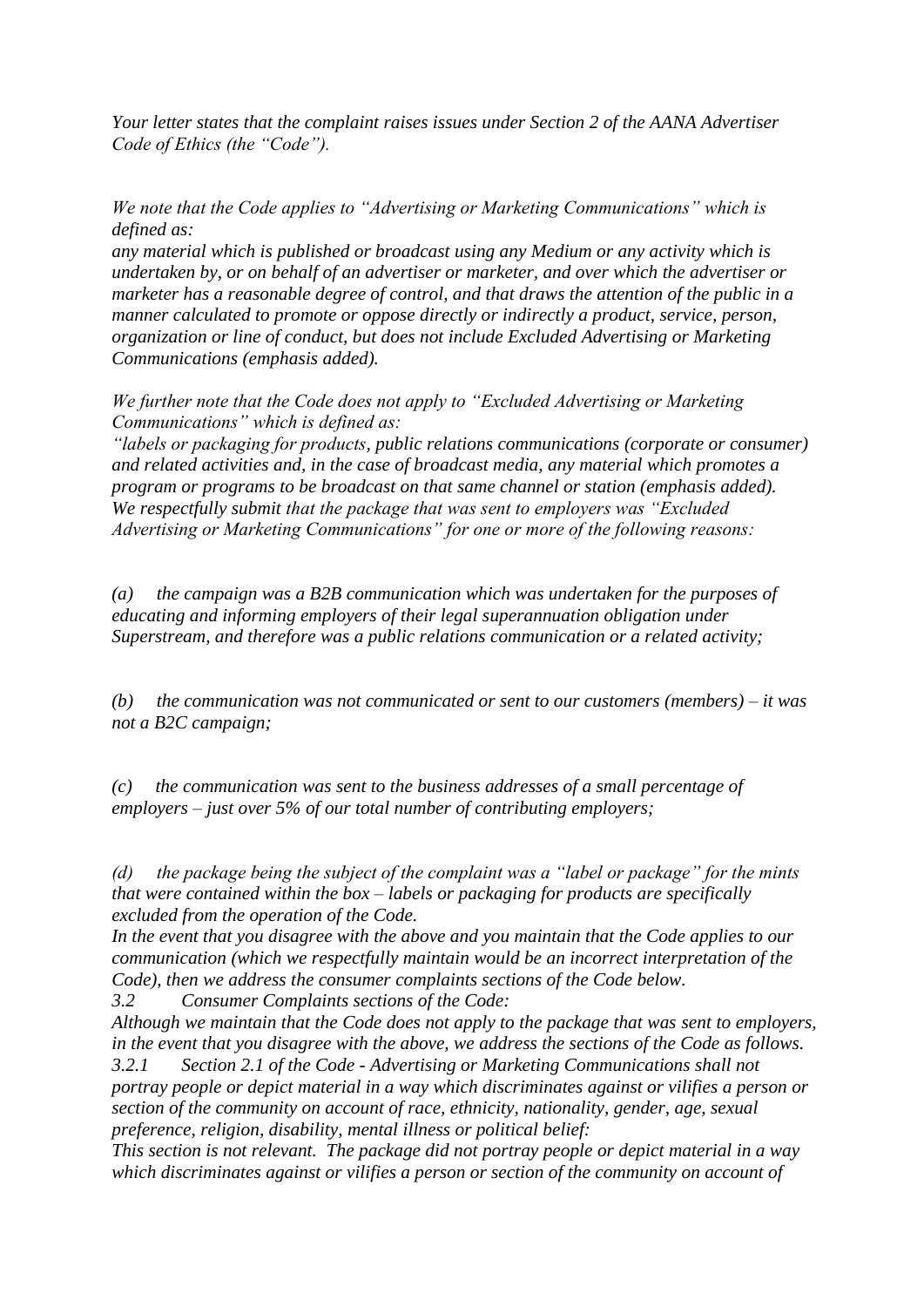*race, ethnicity, nationality, gender, age, sexual preference, religion, disability, mental illness or political belief.*

*3.2.2 Section 2.2 of the Code - Advertising or marketing communications should not employ sexual appeal in a manner which is exploitative and degrading of any individual or group of people:*

*This section is not relevant. The package did not employ sexual appeal.*

*3.2.3 Section 2.3 of the Code - Advertising or Marketing Communications shall not present or portray violence unless it is justifiable in the context of the product or service advertised:*

*This section is not relevant. The package did not present or portray violence. 3.2.4 Section 2.4 of the Code - Advertising or Marketing Communications shall treat sex, sexuality and nudity with sensitivity to the relevant audience:*

*This section is not relevant. The package did not contain content that related to sex, sexuality or nudity.*

*3.2.5 Section 2.5 of the Code - Advertising or Marketing Communications shall only use language which is appropriate in the circumstances (including appropriate for the relevant audience and medium). Strong or obscene language shall be avoided:*

*This section is not relevant. The package did not contain any inappropriate language. 3.2.6 Section 2.6 of the Code - Advertising or Marketing Communications shall not depict material contrary to Prevailing Community Standards on health and safety:*

*The complainant contends that Australian Super "appear to be "pushing drugs"".*

*We vehemently deny that claim, and we deny that the package contravenes section 2.6 of the Code.*

*As mentioned above, the creative idea for the design of the package came about as a comical response to feedback from employers telling us that superannuation was a 'headache' and a source of pain for them. As superannuation can often be perceived as a boring subject, our creative agency came up with the idea of this pack to humorously and entertainingly educate our employers on Superstream and Australian Super's Clearing House solution.*

*The package was branded Australian Super and contained humorous statements such as "relief from superannuation contribution pain" and "side effects may include productivity and reduced stress" and most importantly contained an informative brochure within the pack educating employers on the Australian Super Clearing House.*

*As mentioned above, the package was delivered to the business addresses of employers. A reasonable employer receiving the package:*

*· would not think that the package was a packet of medication; and*

*· would not think that the package was in any way promoting the use of drugs. On the contrary, a reasonable employer receiving the package would find the package as humorous, entertaining and informative.*

*Australian Super has anecdotally received lots of positive feedback from employers and from Westpac (being the bank we have partnered with for the Clearing House solution) in relation to the package.*

*In summary, I respectfully submit that:*

*(a) the Code does not apply to the package and accordingly, the complaint must be*